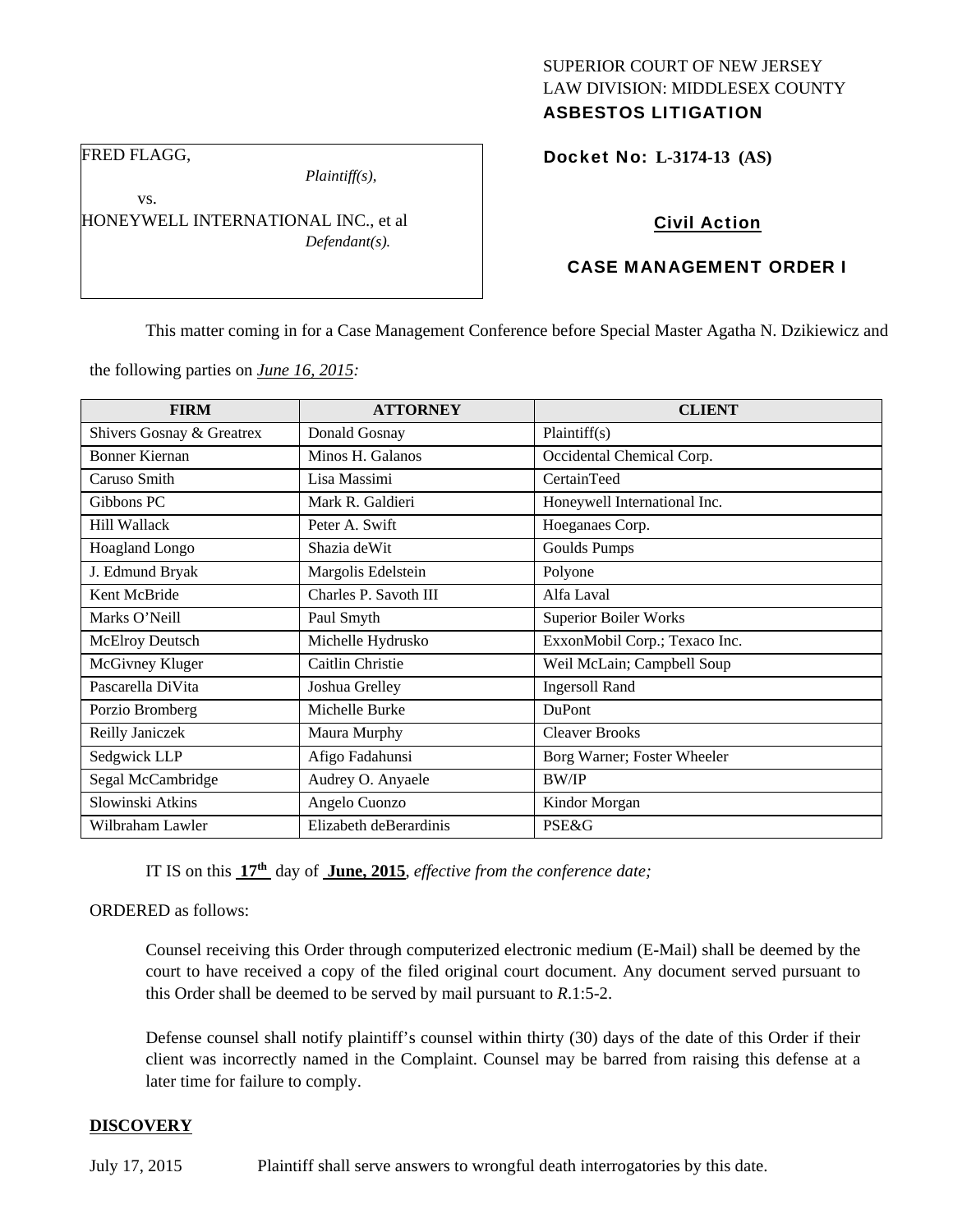| June 30, 2015      | Defendants shall serve answers to standard interrogatories by this date.                                                                                                                                    |
|--------------------|-------------------------------------------------------------------------------------------------------------------------------------------------------------------------------------------------------------|
| July 30, 2015      | Plaintiff shall propound supplemental interrogatories and document requests by this date.                                                                                                                   |
| August 31, 2015    | Defendants shall serve answers to supplemental interrogatories and document requests by<br>this date.                                                                                                       |
| July 30, 2015      | Defendants shall propound supplemental interrogatories and document requests by this<br>date.                                                                                                               |
| August 31, 2015    | Plaintiff shall serve answers to supplemental interrogatories and document requests by this<br>date.                                                                                                        |
| September 30, 2015 | Fact discovery, including depositions, shall be completed by this date. Plaintiff's counsel<br>shall contact the Special Master within one week of this deadline if all fact discovery is not<br>completed. |
| October 30, 2015   | Depositions of corporate representatives shall be completed by this date.                                                                                                                                   |

### **EARLY SETTLEMENT**

November 6, 2015 Settlement demands shall be served on all counsel and the Special Master by this date.

## **SUMMARY JUDGMENT MOTION PRACTICE**

| November $6, 2015$ | Plaintiff's counsel shall advise, in writing, of intent not to oppose motions by this<br>date. |
|--------------------|------------------------------------------------------------------------------------------------|
| November 20, 2015  | Summary judgment motions shall be filed no later than this date.                               |
| December 18, 2015  | Last return date for summary judgment motions.                                                 |

#### **MEDICAL DEFENSE**

| July 30, 2015    | Defendants shall forward medical authorizations to plaintiff's counsel by this date.                                                                                                                                                                     |
|------------------|----------------------------------------------------------------------------------------------------------------------------------------------------------------------------------------------------------------------------------------------------------|
| August 31, 2015  | Plaintiff shall serve executed medical authorizations by this date.                                                                                                                                                                                      |
| August 31, 2015  | Plaintiff shall serve medical expert reports by this date.                                                                                                                                                                                               |
| August 31, 2015  | Upon request of defense counsel, plaintiff is to arrange for the transfer of pathology<br>specimens and x-rays, if any, by this date.                                                                                                                    |
| January 29, 2016 | Defendants shall identify its medical experts and serve medical reports, if any, by this date.<br>In addition, defendants shall notify plaintiff's counsel (as well as all counsel of record)<br>of a joinder in an expert medical defense by this date. |

#### **LIABILITY EXPERT REPORTS**

January 29, 2016 Plaintiff shall identify its liability experts and serve liability expert reports or a certified expert statement by this date or waive any opportunity to rely on liability expert testimony.

\_\_\_\_\_\_\_\_\_\_\_\_\_\_\_\_\_\_\_\_\_\_\_\_\_\_\_\_\_\_\_\_\_\_\_\_\_\_\_\_\_\_\_\_\_\_\_\_\_\_\_\_\_\_\_\_\_\_\_\_\_\_\_\_\_\_\_\_\_\_\_\_\_\_\_\_\_\_\_\_\_\_\_\_\_\_\_\_\_\_\_\_\_\_\_\_\_\_\_\_\_\_\_\_\_\_\_\_\_\_